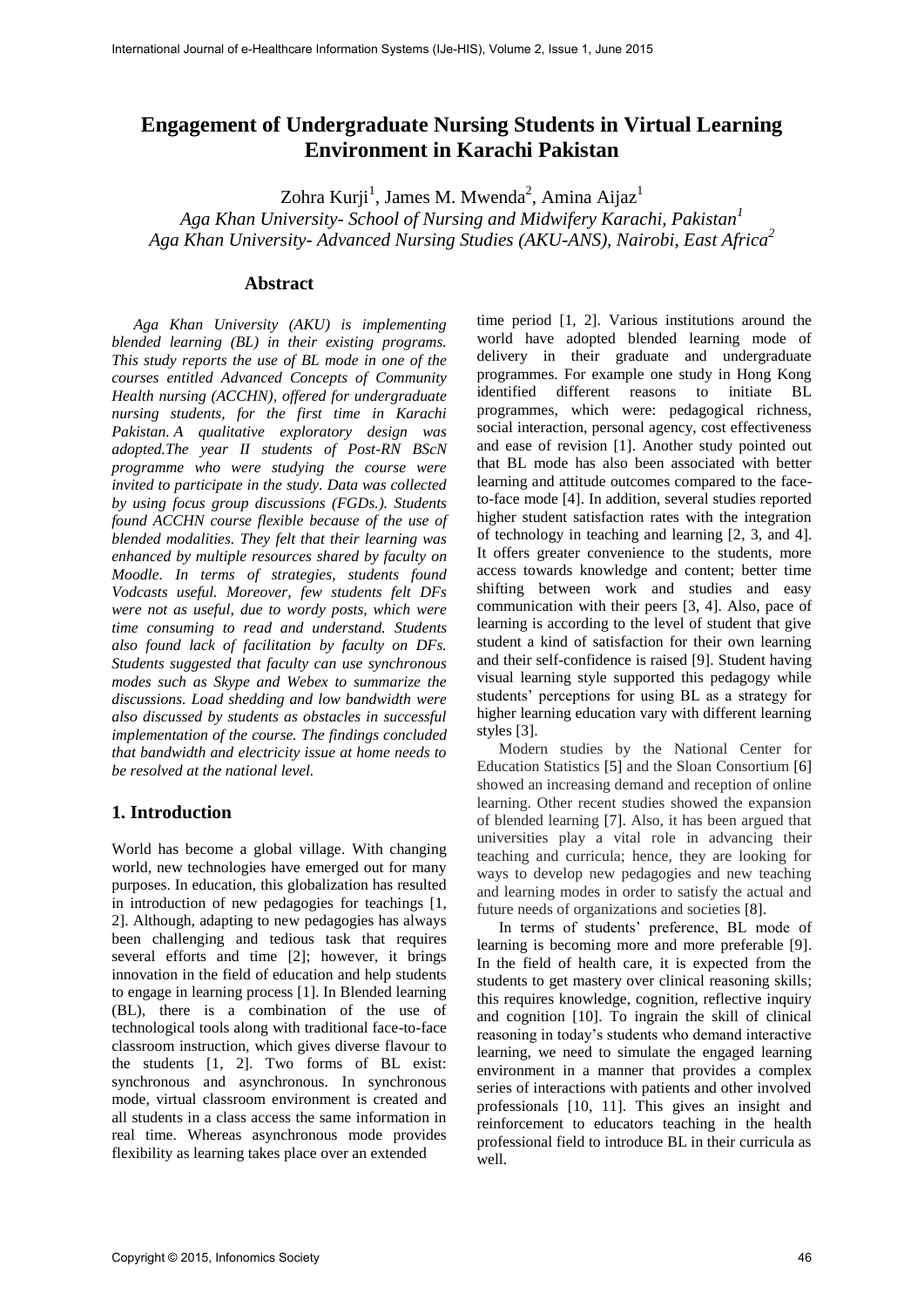Despite all the advantages, there are some challenges that students face while integrating technology in higher education. One of the most important challenges is the pace at which new technology is emerging day by day, and keeping up with that pace is overwhelming [3, 9]. No matter technology has replaced many learning tools, students expect to have teaching in classes as they think that is the most interactive way of learning [3]. Some other major problems students face with BL are: self-efficacy, time management, academic preparation and independent learning, while some may face problems in handling even simple web based technology [9, 12]. Turkish University reported few unpleasant student experiences related to the use of technology such as teachers and instructional designers rarely used instructional software, or provided context where students could use technology for problem solving and communication [2].

Today as more and more institutions of higher education are said to be implementing blended learning approach in academic programmes, one of the private university in Karachi Pakistan, took a bold step to establish a university-wide Faculty Professional Development (FPD) Program for blended learning in 2011. The program aimed to build faculty capacity in BL and ensured that faculty members are abreast with current research and practice on blended learning [13]. Through the FPD several nursing faculty members were trained to use BL tools and technologies, and several courses have also been transformed from traditional face to face to BL mode. Nursing students have been exposed to blended learning approaches in some other nursing courses including Advance Concepts of Community Health Nursing (ACCHN).

# **2. Aim of the study**

The aim of the study was to describe the experiences of the nursing students studying through Blended Learning mode in ACCHN course at a Private School of Nursing and Midwifery in Pakistan. In particular, findings from the study would help the course facilitators to become aware of the benefits and challenges of teaching ACCHN course via blended learning mode. This would further help them in improving content and teaching and assessment strategies in their blended learning courses in future.

# **3. Methodology**

Following steps were used to transform the traditional course to BL mode.

Step 1: training of faculty via faculty development program from provost office

Step 2: built infrastructure by having Smart Class rooms, media room for recording lectures and provided hand held devices to the students. Step 3: development of course site using Moodle as virtual learning environment (VLE) refer to Figure 1. Step 4: rearranging course objectives into module templates after approval of curriculum committee. Step 5: permission process followed for copyright. Step 6: upload modules to the Moodle after converting into exe file.

Step 7: after completion of the course students were asked to participate in the study.



Figure 1. Development of course site using Moodle

A *qualitative exploratory design was* used to address the research question proposed for this study. The year II students of Post-RN BScN programme, who were studying the ACCHN course, were invited to participate in the study. Initially, four Focus Groups Discussions (FGDs) having eight students in each group were planned, however, because of saturation, we only conducted three FGDs. There were a total of 80 (72 female and 8 male) students enrolled in the course; out of 80 students, 24 were randomly selected by considering representation from both the genders. After taking clearance from University Ethical Review Committee, the students were selected based on their willingness to participate in the study after random selection. An informed consent was also taken from the research participants (students) before the study. The FGDs were conducted once the course was completed. The researchers conducted FGDs with the students to collect data on their experiences of studying ACCHN course via blended mode. These FGDs were tape recorded upon consent. Notes were also taken by researchers during FGDs. The data was manually analyzed and themes and categories were identified based on objectives of the study.

# **4. Findings and discussion**

Three themes emerged from three FGDs which included: Organization's support on BL; useful blended learning tools including subcategories; vodcasts and podcast, Wiki, and discussion forums;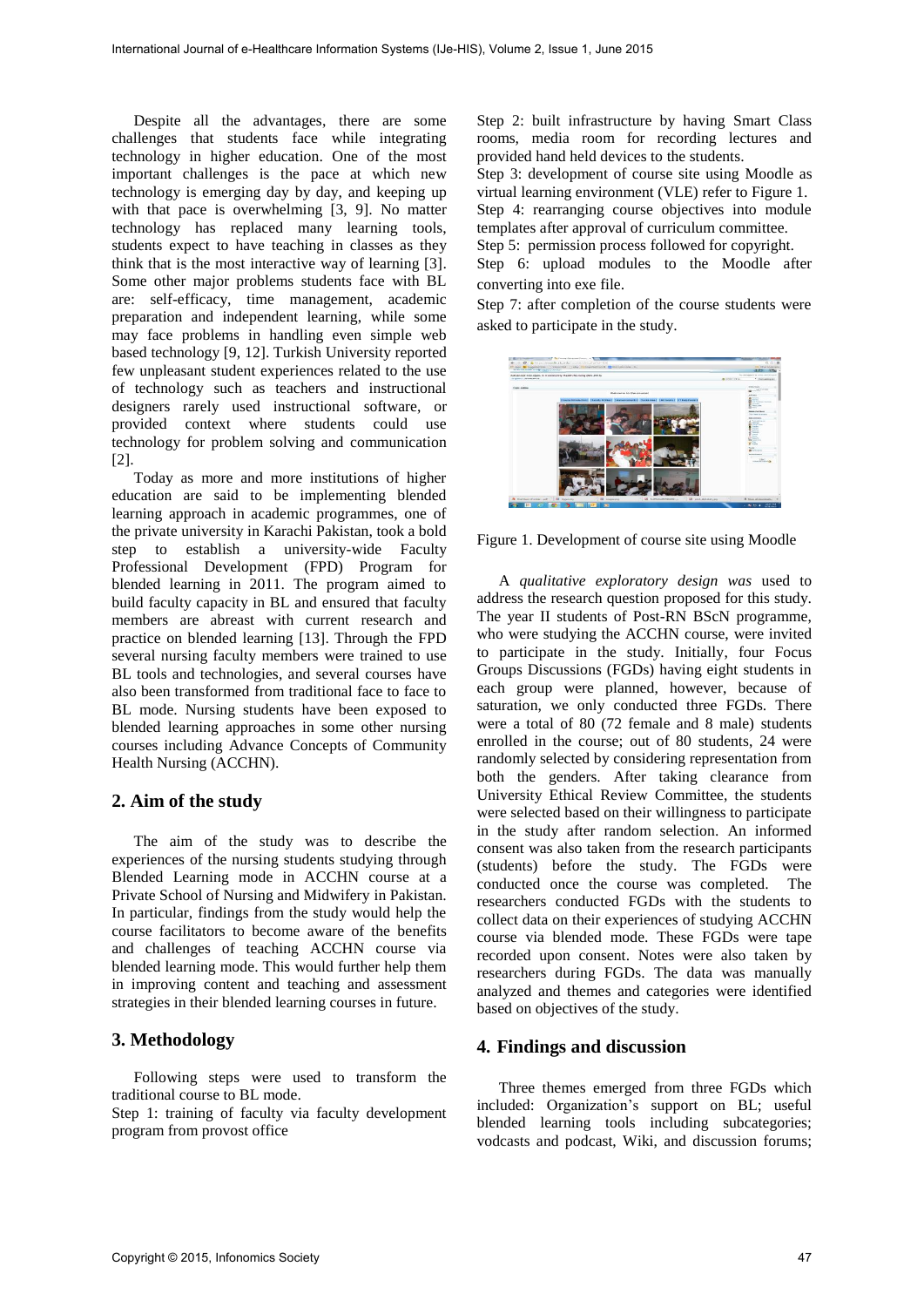and strength and challenges of BL and Students' recommendations.

## **4.1. Theme 1: Organization's support on Blended Learning.**

Students in all three FGDs reported that they like the course site developed by the instructional designer and faculty. All of them appreciated the informational and technological support provided to them in asynchronous mode (such as discussion forum, developing posters, podcasts or vodcasts) as well as synchronous mode (Webx and Skype). They also acknowledged receiving handheld device (nook or nexus) from the university; however they were not fully satisfied with the quality of handheld devices provided to them. Students felt lost in first semester because of no knowledge on software and hardware. In addition, poor bandwidth and having no electricity for several hours is serious challenge which was faced by not only students but also by the educators.

While pointing out that students are the ultimate beneficiary of the success of blended learning approach, literature highlights concerns relating to students readiness to adopt the online technology, accessibility to the tools, and the ways that they will be assessed [1]. One more study observed that a basic requirement for e-learning is the access and availability of a stable Internet connection as well as computer [2, 3]. Similarly Bower, Dalgarno, Kennedy, Lee, & Kenney have also mentioned the importance of appropriate handheld devices in their blended learning framework design [1, 2, and 3]. At the University, we could resolve this challenge through an in built orientation program on blended learning for students, at the beginning of the academic program.

#### **4.2. Theme 2: Useful Blended Learning tools**

Several strategies were used in the ACCHN course such as wiki, digital storytelling, and discussion forums. Vodcasts and podcasts were not only uploaded by faculty but were developed by students on their assigned topics.

**4.2.1. Category 1: Vodcasts and podcasts.** In terms of strategies, students in this study found Podcasts and vodcasts as quite useful learning strategies to clarify the difficult concepts. Podcasts are multimedia files over internet for playback on mobile devices and personal computers. These are convenient tools for students to watch or to listen to on MP3 or iPods [14] and vodcasts or video podcasts are used for video broadcasting [14].

Literature suggests that the use of podcasts was significantly related to metacognitive listening and was strongly correlated with problem solving

strategies, students' readiness and knowledge gained by students in English language course [16]. As Michael Zeiller noted blended learning scenarios using podcast benefited most students to compensate for the lack of face-to-face contact in distance learning phases. However, teachers need to understand that podcasting cannot be applied to all kinds of lectures [15], and can distract students if it's too long.

Literature mentions that it should not be assumed that all students have their personal computers and IPods [15]. In this group of students, institution was able to provide them with nook or nexus individually; this might be the reason that students liked this strategy the most.

**5.2.2. Category 2: Wiki versus Google Doc.** Wiki came out to be the least favourite strategy for collaborative work in our study, as students had to wait for their turns to work on the wiki because two students could not work simultaneously on the same wiki document. Some studies support that Wiki is not user friendly and identify same issue as a cause of frustration among students and state that when another student uses same page, that may result in a loss of work [17]; frustration may occur due to lengthy participation [18]; technical problems [16]; 'unproductive interactions' 'threats to privacy' [19]; and discomfort in the assessment process [10, 20]. Morley argues that the successful employment of Wiki requires careful guidance by the teacher as to how the Wiki works, or it may be helpful with face to face teaching combination to support students' learning [16]. On the contrary some literature suggests that Wiki encourages critical thinking, selfreflection, flexible environment for collaborative learning, and is consistent with constructivist and Vygotskian theories of learning [20]. It also helps to organize students' learning, allows them to learn from each other [17, 18]. Google doc used later in this course seems to be an alternative and a more user friendly for students' collaborative learning.

**5.2.3. Category 3: Discussion forum.** In terms of discussion forums, few students felt that this was a good learning tool; however they felt lack of facilitation by faculty. In addition, students noted that discussion forums have plagiarism issues and wordy posts which were time consuming task for reading and commenting. Alebaikan and Troudi [21], identified E-plagiarism issues were common in discussion forums. They added that teachers may not recognize plagiarism due to high ratio of students per faculty. Further they reported that some teachers are aware of students' E-plagiarism and they send students warning notes of their plagiarism, but few teachers are not concerned and they felt that cut and paste is better than only providing reference for the material. Few authors give recommendation to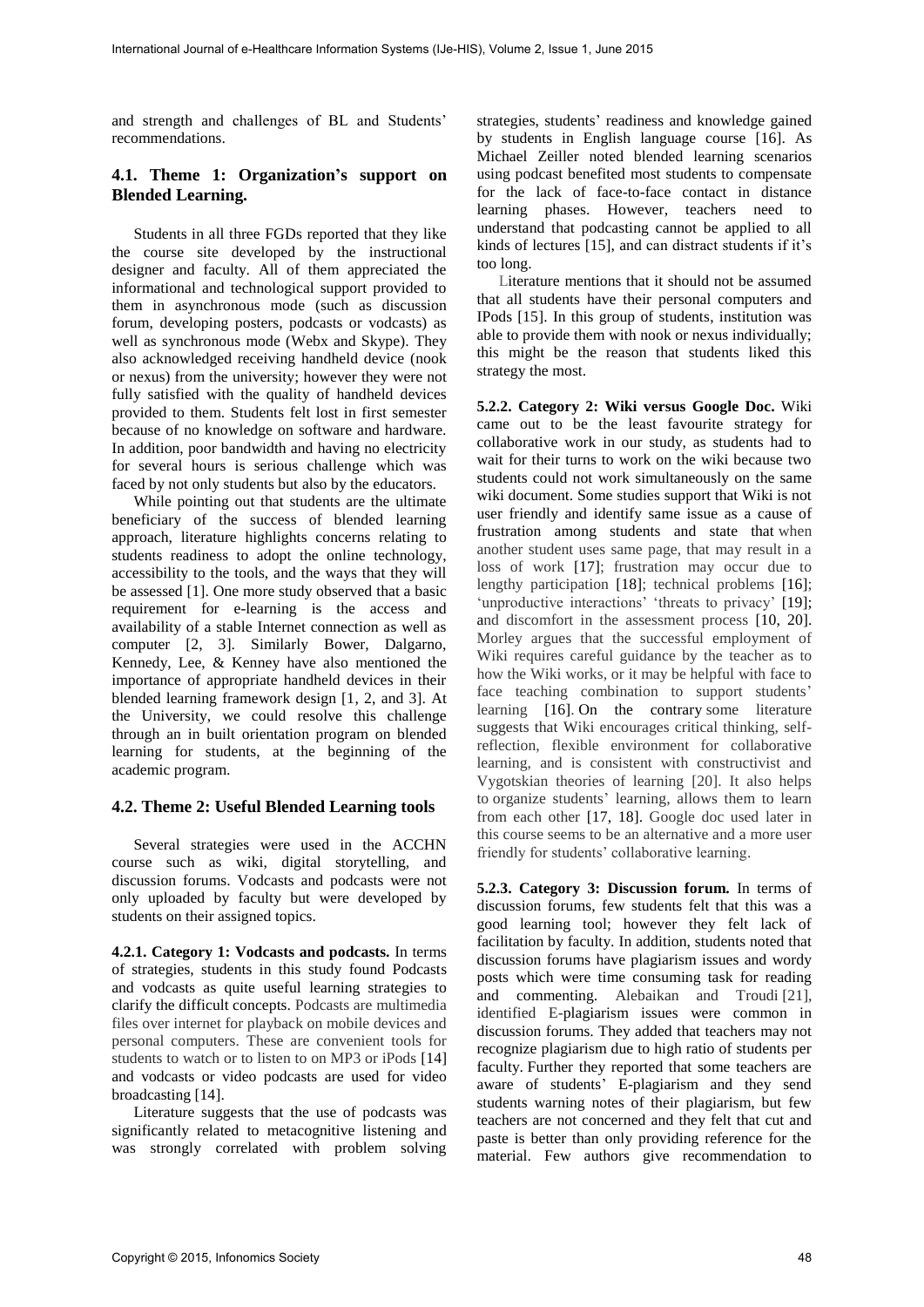enhance students' learning via discussion forums [21]. Alebaikan and Troudi also suggest importance of putting critical questions on discussion forums [21]. Smyth et al., suggest that in between all the blended pedagogies, small face to face sessions may benefit students to clarify concerns, consolidate learning and meet with peers to enhance consolidation of learning [22]. In our course we have now ten hours face to face workshop at the beginning of the course, as well as few face to face sessions in between the course.

#### **4.3. Theme 3: Strength and challenges of the BL**

In all three FDGs, students verbalized flexibility in using blended modalities offered in ACCHN course, as these helped them to balance the work, study, and family responsibilities. Students felt that their learning was enhanced by multiple resources shared by faculty. They verbalized that the modules were easy and feasible to follow and tasks given to them improved their litrature search skills for evidence based practice. Moreover, modules were helpful in enhancing student's critical thinking. Several studies support that blended learning is most flexible in regard to time and space and suits the needs of many adult learners; it can shift the traditionally rigid educational system, provided the teachers are trained, courses are appropriately designed and implemented for active participation, student engagement, and institutionally supported and their quality is maintained [14, 22, 23].

However, students faced several challenges in ACCHN course. In discussion forums several students did not follow netiquettes. Some students were threatened by the rubric for marking, which was part of the assessment for the discussion forums and was used for grading by faculty. Students felt some concepts were challenging like understanding frameworks. Students suggested that faculty should use more synchronous modes such as Skype and Webex to summarize the discussions or conduct session on difficult concepts. Moreover, they recommended that difficult concepts can also be done through physical presence of faculty in campus via face to face mode. Moreover, they felt that face to face learning will provide opportunity to meet with their class mates, which will help later on online discussion by being familiarized with each other. Students found challenging to work with larger group on discussion forum as there were some times 15-16 students. In addition, students experienced many challenges like lack of knowledge on soft and hardware, no electricity, and lack of internet connectivity. Literature also highlight students' challenges with blended learning programme such as social isolation and poor internet connectivity [27].

#### **4.4. Theme 4: Recommendations from participants**

Students felt that discussion forums should not be graded. Other assessment criteria like MCQs or other activities like poster developed by students should be utilized for grading. They advised reducing the number of discussion posts and limiting the word count posted by the students. They also recommended that facilitators should ask critical and meaningful questions to enhance critical thinking. Students recommended that an orientation with blended tools and technologies as well as ongoing support for them should be offered before the start of formal course work.

## **5. Conclusion**

In conclusion, the findings reported in this study have led to significant modifications in ACCHN BL course including: reduction in the number of modules, introduction of in between face to face sessions to consolidate students' learning, as well as a limited number of discussion forums. Moreover, wiki has been replaced by other strategies like Google doc, vodcasts, podcast, C-map and digital story boarding. In terms of handheld devices, nook was replaced by nexuses which allowed students to contact facilitators in asynchronous mode. University has given High bandwidth to work in the university, however bandwidth and electricity issue at home needs to be resolved at the national level.

## **6. Acknowledgments**

Noureen Asif Shivji former course faculty and Sahreen Chauhan Senior Research Coordinator, Blended and Digital Learning Network, Office of the Provost, Aga Khan University.

#### **7. References**

[1] N.G, Pin. and R. Ho-Leung Tsoi, "A Study on the Students' Perception of Adopting Blended Learning at Sub-degree Level". In F. Joseph, K. Reggie, W. Fu Lee, (Eds.): Hybrid Learning: A New Frontier, 2008, pp78-88. ICHL, City University of Hong Kong, Hong Kong, August 2008.

[2] Y. Akbulut. "Students' perception of change readiness of a Turkish Education Faculty regarding Information and Communication Technologies", Turkish Online Journal of Distance Education. 2009; 10(1):141-58.

[3] G. Banerjee, "Blneded Envionnment: Learning Effectiveness and Student Satisfaction at a small college in transition", Journal of Asynchronous Learning Networks, 2011; 15(1): 8-19.

[4] A. Uzun, and A. Senturk, "Blending Makes the Difference: Comparison of Blended and Traditional Instruction on Students' Performance and Attitudes in Computer Literacy", Contemporary Educational Technology, 2010; 1*(3):*196-207.